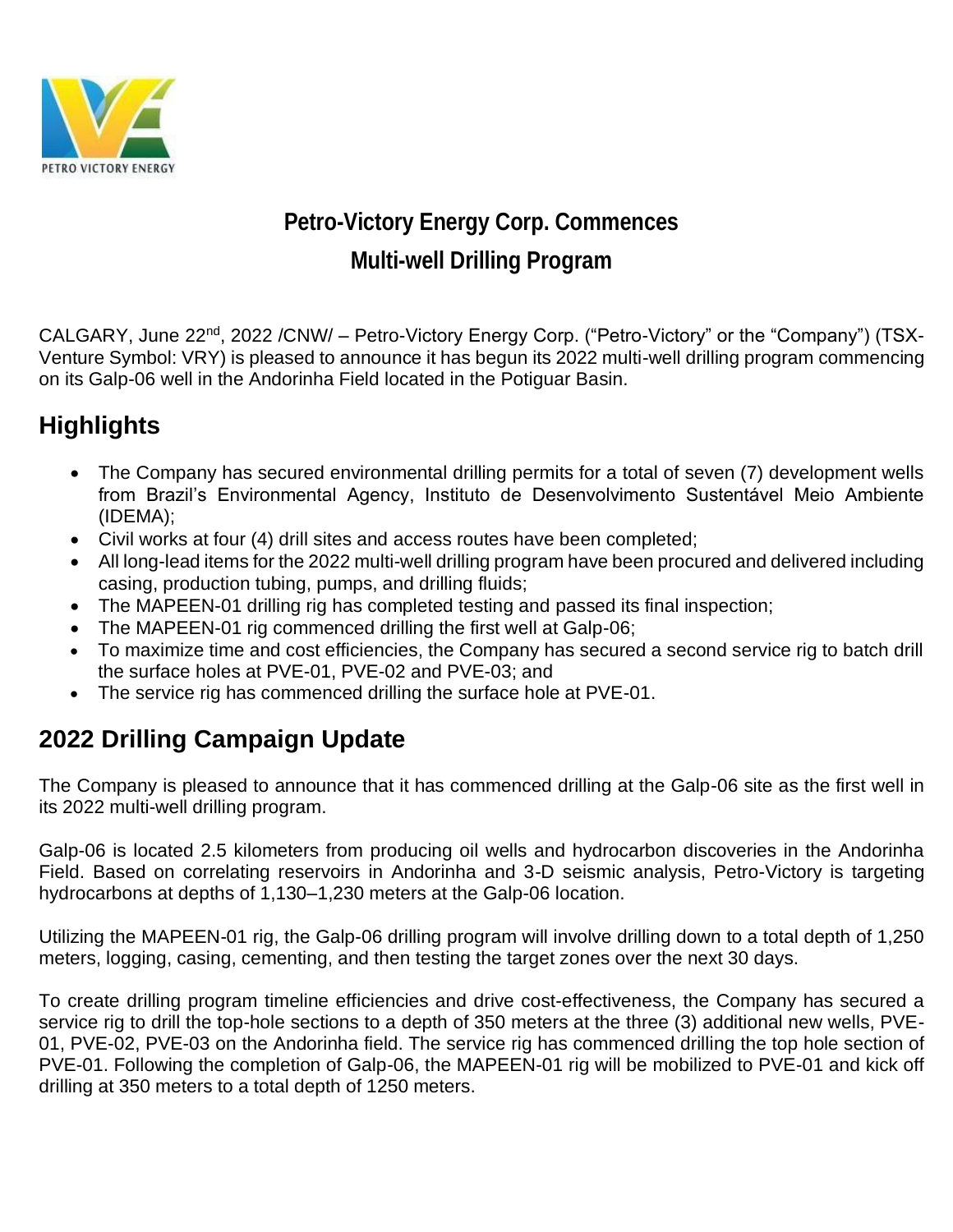The drilling and testing of four (4) new wells at Andorinha: Galp-06, PVE-01, PVE-02 and PVE-03 are targeting aggregate proved plus probable reserves of 483,000 barrels of oil with US\$22.1 million in net present value discounted at 10% as of December 31st, 2021 as evaluated by GLJ Ltd. (the "**GLJ Reserve Report**"), the Company's independent qualified reserves evaluator.

Petro-Victory has proved plus probable reserves of 3,796,000 boe (Light and Medium Oil and Residue Gas) in Brazil as of December  $31<sup>st</sup>$ , 2021 as per the GLJ Reserve Report.

This work, in addition to upcoming work-overs at the Trapia and Sao Joao fields, is expected to increase net company production to 1,000 barrels of oil per day within 12 months.

### **Richard F. Gonzalez, Petro-Victory CEO commented:**

"The Petro-Victory team has worked diligently over the last six years to acquire a portfolio of assets across two prolific oil-producing basins and develop a technical work program that is expected to deliver significant returns to our investors. Commencing our work program after years of investment is a monumental inflection point in our Company's history and we look forward to sharing our success with shareholders."

### *About Petro-Victory Energy Corp.*

Petro-Victory Energy Corp. is engaged in the acquisition, development, and production of crude oil and natural gas resources in Brazil. The company holds 100% operating and working interests in thirty-eight (38) licenses totaling 257,604 acres in two (2) producing basins in Brazil. Petro-Victory generates accretive shareholder value through disciplined investments in high-impact, low-risk assets. The Company's Common Shares trade on the TSX Venture Exchange ("TSXV") under the ticker symbol VRY.

### *Cautionary Note*

Neither the TSXV nor its Regulation Services Provider (as that term is defined in the policies of the TSXV) accepts responsibility for the adequacy or accuracy of this release.

This press release does not constitute an offer to sell or the solicitation of an offer to buy, nor shall there be any sale of these securities, in any jurisdiction in which such offer, solicitation or sale would be unlawful prior to registration or qualification under the securities laws of such jurisdiction. The securities have not been and will not be registered under the United States Securities Act of 1933, as amended (the "U.S. Securities Act"), or any state securities laws and may not be offered or sold within the United States unless an exemption from such registration is available.

### *Advisory Regarding Forward-Looking Statements*

In the interest of providing Petro-Victory's shareholders and potential investors with information regarding Petro-Victory's future plans and operations, certain statements in this press release are "forward-looking statements" within the meaning of the United States Private Securities Litigation Reform Act of 1995 and "forward-looking information" within the meaning of applicable Canadian securities legislation (collectively, "forward-looking statements"). In some cases, forward-looking statements can be identified by terminology such as "anticipate", "believe", "continue", "could", "estimate", "expect", "forecast", "intend", "may", "objective", "ongoing", "outlook", "potential", "project","plan", "should", "target", "would", "will" or similar words suggesting future outcomes, events or performance. The forward-looking statements contained in this press release speak only as of the date thereof and are expressly qualified by this cautionary statement.

Specifically, this press release contains forward-looking statements relating to but not limited to: our business strategies, plans and objectives, and drilling, testing and exploration expectations. These forward-looking statements are based on certain key assumptions regarding, among other things: our ability to add production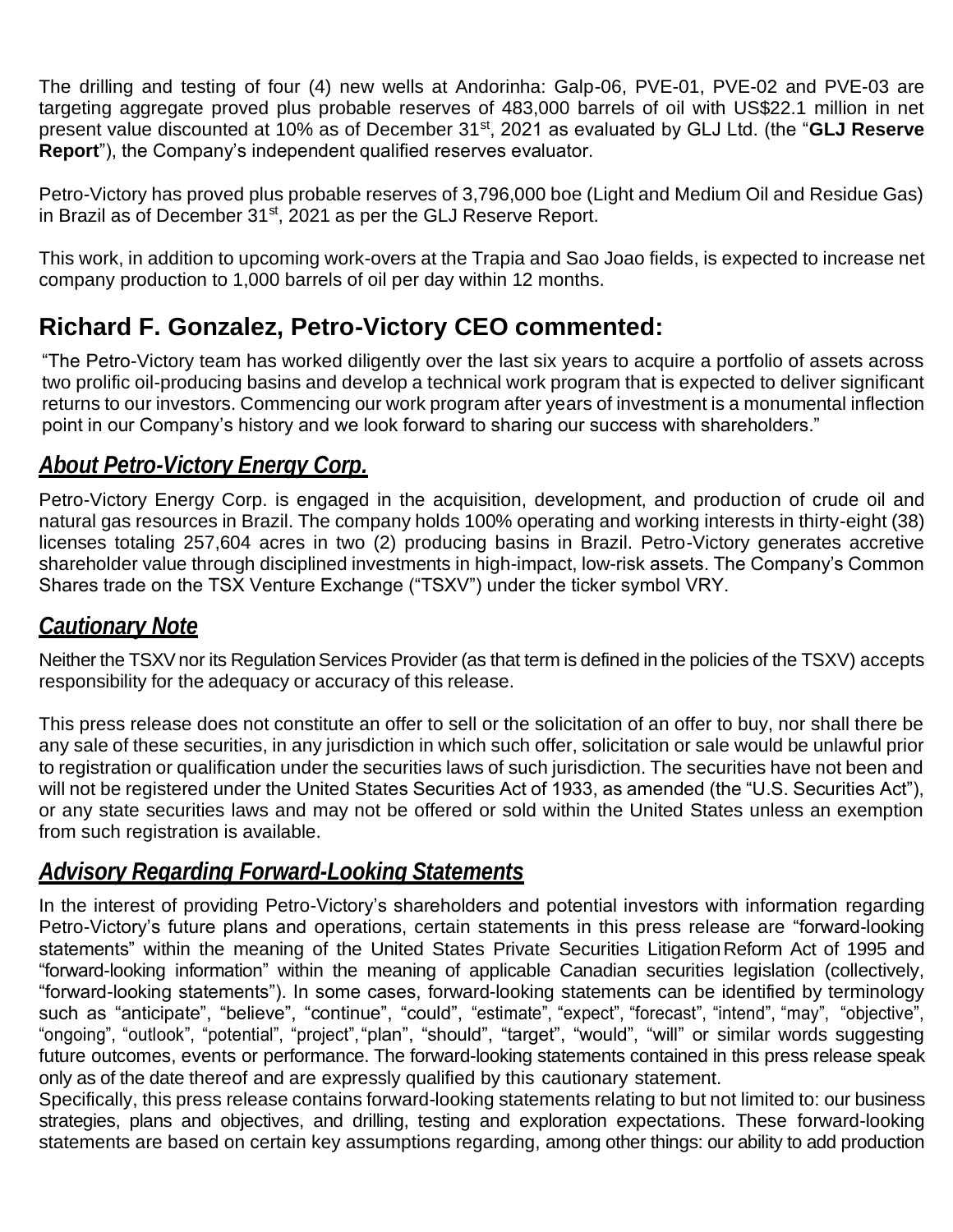and reserves through our exploration activities; the receipt, in a timely manner, of regulatory and other required approvals for our operating activities; the availability and cost of labor and other industry services; the continuance of existing and, in certain circumstances, proposed tax and royalty regimes; and current industry conditions, laws and regulationscontinuing in effect (or, where changes are proposed, such changes being adopted as anticipated). Readers are cautioned that such assumptions, although considered reasonable by Petro-Victory at the time of preparation, may prove to be incorrect.

Actual results achieved will vary from the information provided herein as a result of numerous known and unknown risks and uncertainties and other factors.

The above summary of assumptions and risks related to forward-looking statements in this pressrelease has been provided in order to provide shareholders and potential investors with a more complete perspective on Petro-Victory's current and future operations and such information may not be appropriate for other purposes. There is no representation by Petro-Victory that actual results achieved will be the same in whole or in part as those referenced in the forward-looking statements and Petro-Victory does not undertake any obligation to update publicly or to revise any of the included forward-looking statements, whether as a result of new information, future events or otherwise, except as may be required by applicable securities law.

# *Oil & Gas Advisories*

All reserve references in this press release are to gross reserves as at the effective date of the applicable evaluation. Gross reserves are Petro-Victory's total working interest reserves before the deduction of any royalties and including any royalty interests of Petro-Victory. The recovery and reserve estimates of Petro-Victory's crude oil, natural gas liquids and natural gas reserves provided herein are estimates only and there is no guarantee that the estimated reserves will be recovered. Actual crude oil, natural gas and natural gas liquids reserves may be greater than or less than the estimates provided herein. All estimates of reserves and future net revenue contained herein were derived from the GLJ Reserve Report, in accordance with the definitions, standards and procedures contained in the Canadian Oil and Gas Evaluation Handbook and National Instrument 51-101 Standards for Disclosure for Oil and Gas Activities, adjusted for change of working interests and sale of interests as a result of the Company's asset transactions, as reconciled on the reserves reconciliation slide. It should not be assumed that the present worth of estimated future cash flow presented herein represents the fair market value of the reserves. There is no assurance that the forecast prices and costs assumptions will be attained and variances could be material. The recovery and reserve estimates of Petro-Victory's crude oil, natural gas liquids and natural gas reserves provided herein are estimates only and there is no guarantee that the estimated reserves will be recovered. Actual crude oil, natural gas and natural gas liquids reserves may be greater than or less than the estimates provided herein.

"**reserves**" are estimated remaining quantities of oil and natural gas and related substances anticipated to be recoverable from known accumulations, as of a given date, based on (a) analysis of drilling, geological, geophysical, and engineering data; (b) the use of established technology; and (c) specified economic conditions, which are generally accepted as being reasonable and shall be disclosed. **Reserves are classified according to the degree of certainty associated with the estimates being "proved reserves", "probable reserves" and "possible reserves".**

In this press release "**1P**" means "proved reserves", those reserves that can be estimated with a high degree of certainty to be recoverable. It is likely that the actual remaining quantities recovered will exceed the estimated proved reserves.